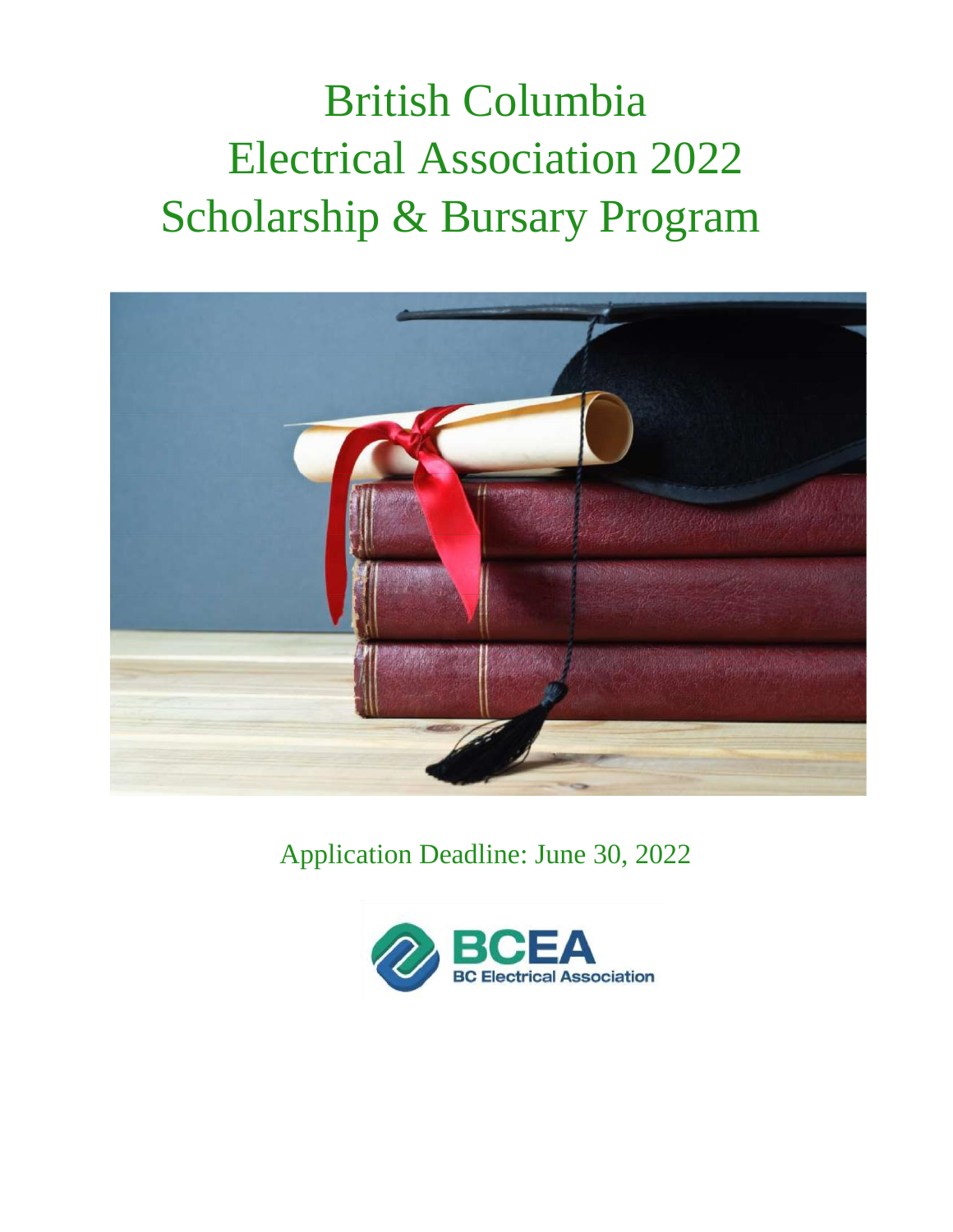

# The British Columbia Electrical Association Scholarship Program

The British Columbia Electrical Association will award up to \$10,000 in \$500 to \$2,5000 scholarships and bursaries.

Scholarships are available to dependents (including grandchildren) of personnel of BCEA member companies in good standing, up to a maximum of two scholarships per member company. The employee of the BCEA member company must live and work in British Columbia. Students are not required to attend school in B.C. (Maximum of three scholarships per individual).

Bursaries will be awarded to current member employees, post secondary students, and grade twelve students who will be attending a post secondary school in September. (Apprentices must be returning to school in the next school year).

Students must be attending or planning to attend an accredited university, college or post-secondary educational institute on a educational institute on a full time basis.

The Tommy Haddock Memorial Scholarship (\$1,000) - Qualifi ed applicants must provide the information required below AND must be pursuing a career in the electrical field.

# Application Checklist

Applications must be received by the BC Electrical Association by June 30, 2022

- 1) Type or neatly print responses on the application form.
- 2) Attachments to the application:
	- a) Verification of acceptance to the accredited university, college or post-secondary educational institute you attend or plan to attend on a full-time basis
	- b) Field of study calendar excerpt and/or program brochure showing program content and tuition fee
	- c) Your transcript
	- d) Essay Please discuss the use of the scholarship, your interest in your intended field of study, educational goals and plans and goals upon graduation. The essay must be typed, double-spaced, and no more than two pages.
	- e) Provide two letters of recommendation; one letter of which should be from the applicant's teacher or employer/supervisor. Both letters should address the applicant's overall character, class participation and academic potential.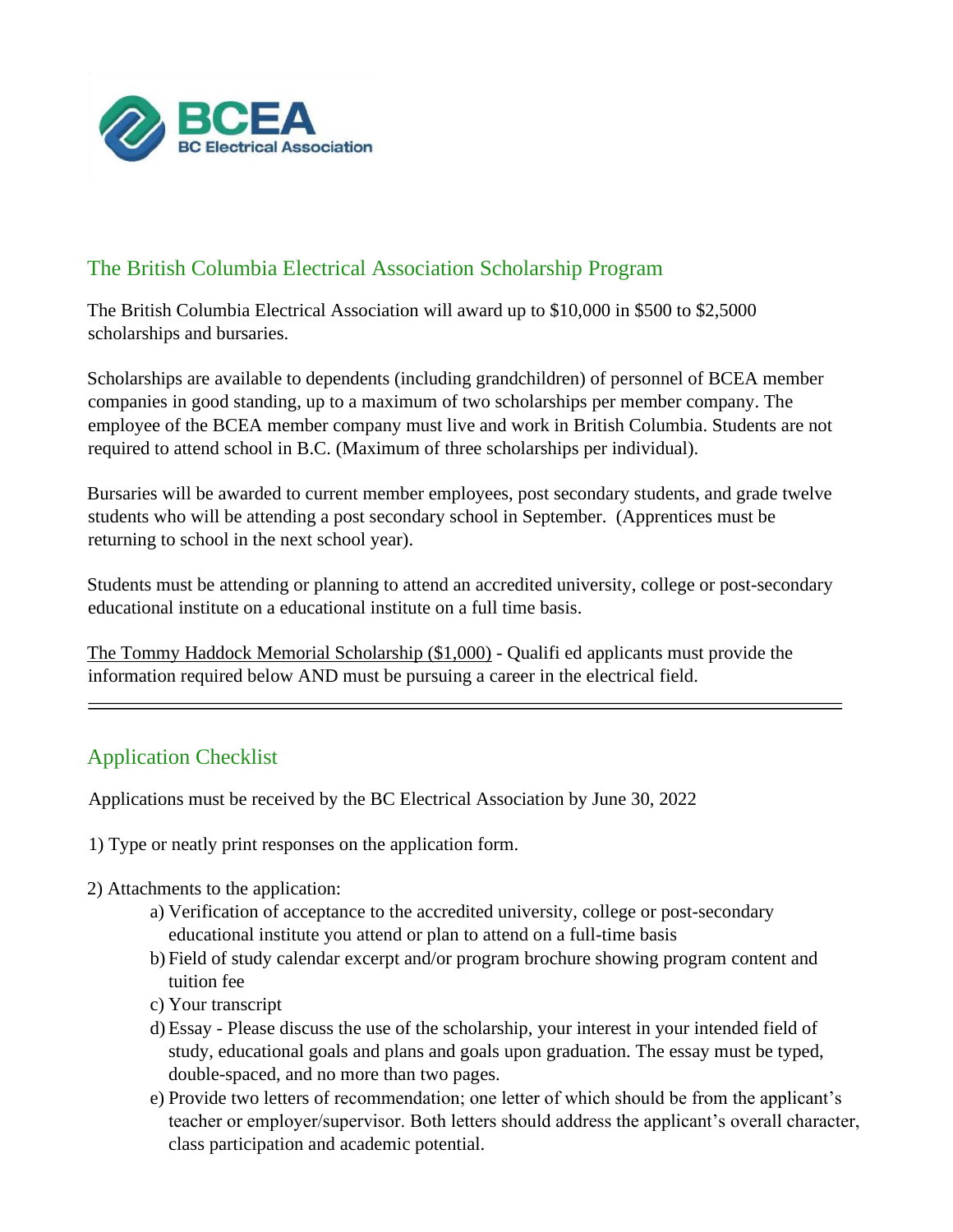

# Criteria for Selection

The selection committee will evaluate each applicant according to the following criteria established by the British Columbia Electrical Association.

Scholarships:

- Academic performance
- Community service/school activities/volunteering
- Employment
- Field of study
- Essay

Bursaries:

- You must be a studying marketing, business, electrical, electrical engineering
- Community service/school activities/volunteering
- Financial need
- Current Employment Status
- Essay

Return completed application to:

British Columbia Electrical Association #900-2025 Willingdon Ave Burnaby, B.C. V5C 0J3

#### APPLICATIONS MUST BE RECEIVED BY THE BCEA BY JUNE 30, 2022

Complete applications with supporting documents can

also be emailed to bcea@bcea.bc.ca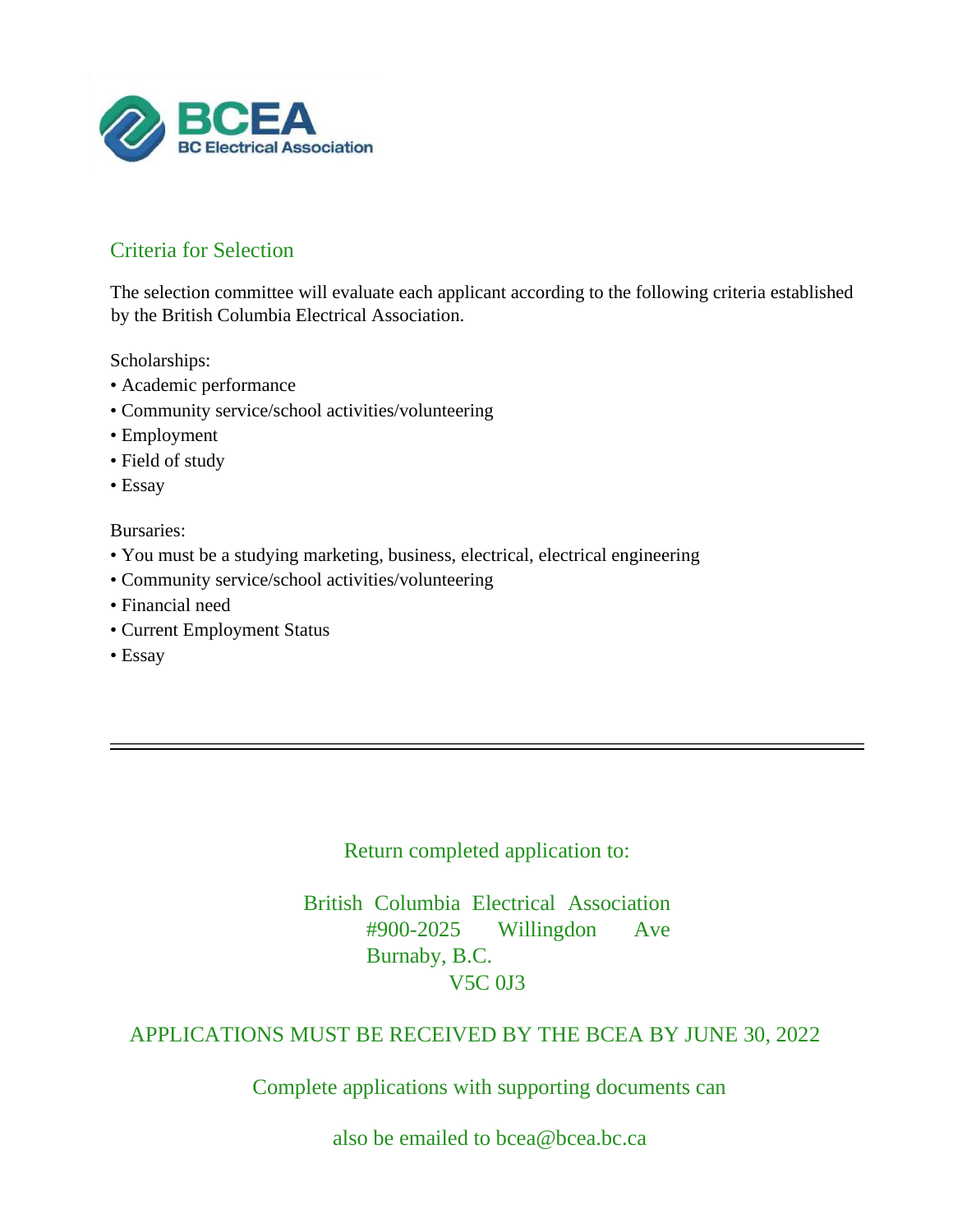# Scholarship and Bursary Application Form

Applications must be received by the BC Electrical Association by June 30, 2022

| I am applying for: | Scholarship ________ Bursary ______ |                                                                                                     |
|--------------------|-------------------------------------|-----------------------------------------------------------------------------------------------------|
|                    |                                     |                                                                                                     |
|                    |                                     |                                                                                                     |
|                    |                                     |                                                                                                     |
|                    |                                     |                                                                                                     |
|                    |                                     | Name of parent or guardian working for BCEA member company ______________________                   |
|                    |                                     |                                                                                                     |
|                    |                                     |                                                                                                     |
|                    |                                     |                                                                                                     |
|                    |                                     | Name of accredited post-secondary educational institute you attend or plan to attend:               |
|                    |                                     |                                                                                                     |
| Scholarship.       |                                     | Students pursuing a career in the electrical field will also qualify for the Tommy Haddock Memorial |
|                    |                                     |                                                                                                     |

\_\_\_\_\_\_\_\_\_\_\_\_\_\_\_\_\_\_\_\_\_\_\_\_\_\_\_\_\_\_\_\_\_\_\_\_\_\_\_\_\_\_\_\_\_\_\_\_\_\_\_\_\_\_\_\_\_\_\_\_\_\_\_\_\_\_\_\_\_\_\_\_\_\_\_\_\_\_\_\_

\_\_\_\_\_\_\_\_\_\_\_\_\_\_\_\_\_\_\_\_\_\_\_\_\_\_\_\_\_\_\_\_\_\_\_\_\_\_\_\_\_\_\_\_\_\_\_\_\_\_\_\_\_\_\_\_\_\_\_\_\_\_\_\_\_\_\_\_\_\_\_\_\_\_\_\_\_\_\_\_

# Employment History

Briefly outline your employment history. \_\_\_\_\_\_\_\_\_\_\_\_\_\_\_\_\_\_\_\_\_\_\_\_\_\_\_\_\_\_\_\_\_\_\_\_\_\_\_\_\_\_\_\_\_\_\_